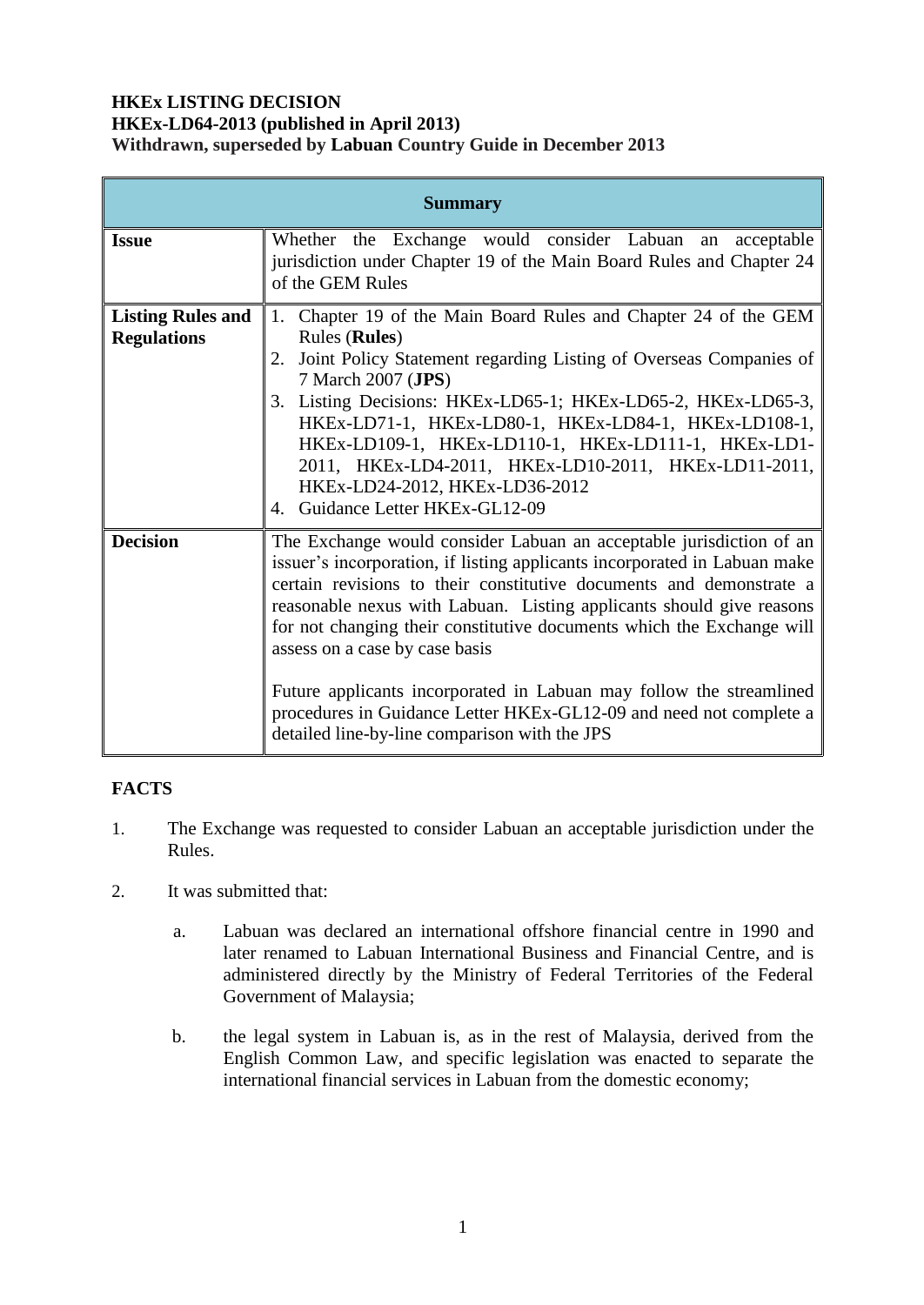- c. there are two sets of company law operating in Malaysia, i.e. Malaysian Companies Act 1965 (**MCA**) and the Labuan Companies Act 1990, as amended (**LCA**). Whilst the MCA is applicable throughout Malaysia, it is not applicable to companies incorporated and registered under the LCA (**Labuan Companies** or **Labuan Company**). The constitutive document of a Labuan Company is its Memorandum and Articles of Association (**Articles**); and
- d. the Labuan Financial Services Authority (**LFSA**), the sole regulatory authority in Labuan with jurisdiction encompassing, among other things, international financial services and the registration of Labuan companies, is the statutory securities regulator in Labuan. LFSA is a full signatory to the IOSCO Multilateral Memorandum of Understanding Concerning Consultation and Cooperation and the Exchange of Information.
- 3. The Exchange was provided with a comparison table comparing the Hong Kong Companies Ordinance (**HKCO**) with the relevant Labuan laws and regulations, mainly the LCA, based on the JPS framework.

## **APPLICABLE RULES, REGULATIONS AND PRINCIPLES**

- 4. All listing applicants must ensure that they are able to and will comply with the Main Board Rules (or the GEM Rules), the Securities and Futures Ordinance (**SFO**) and, if they apply, the Hong Kong Codes on Takeovers and Mergers and Share Repurchases (**Takeovers Codes**).
- 5. Chapter 19 of the Main Board Rules and Chapter 24 of the GEM Rules provide a general framework for overseas companies to list on the Exchange. The Exchange may refuse a listing if it is not satisfied that the overseas issuer is incorporated in a jurisdiction which offers at least equivalent standards of shareholder protection to Hong Kong.
- 6. Where the Exchange believes that the overseas issuer's jurisdiction of incorporation does not provide shareholder protection standards equivalent to those in Hong Kong, it may approve the listing of the overseas issuer if it varies its constitutive documents to provide the necessary protection (see Notes to Main Board Rules 19.05(1), 19.30(1) and GEM Rule 24.05(1)).
- 7. The JPS formalises this process by setting out a list of shareholder protection areas the Exchange takes into account.
- 8. The standards in the JPS were compared against the standards of different overseas jurisdictions in Listing Decisions HKEx-LD65-1, HKEx-LD65-2, HKEx-LD65-3, HKEx-LD71-1, HKEx-LD80-1, HKEx-LD84-1, HKEx-LD108-1, HKEx-LD109-1, HKEx-LD110-1, HKEx-LD111-1, HKEx-LD1-2011, HKEx-LD4-2011, HKEx-LD10- 2011, HKEx-LD11-2011, HKEx-LD24-2012, HKEx-LD36-2012.
- 9. Guidance Letter HKEx-GL12-09 sets out the streamlined procedures for listing overseas companies on the Exchange (**Streamlined Procedures**). Under it, a potential applicant can benchmark the shareholder protection standards in its home jurisdiction to any one of the recognised or accepted jurisdictions, instead of benchmarking to Hong Kong, as long as it ensures that its shareholder protection standards are not lower than those indicated in the relevant Listing Decisions.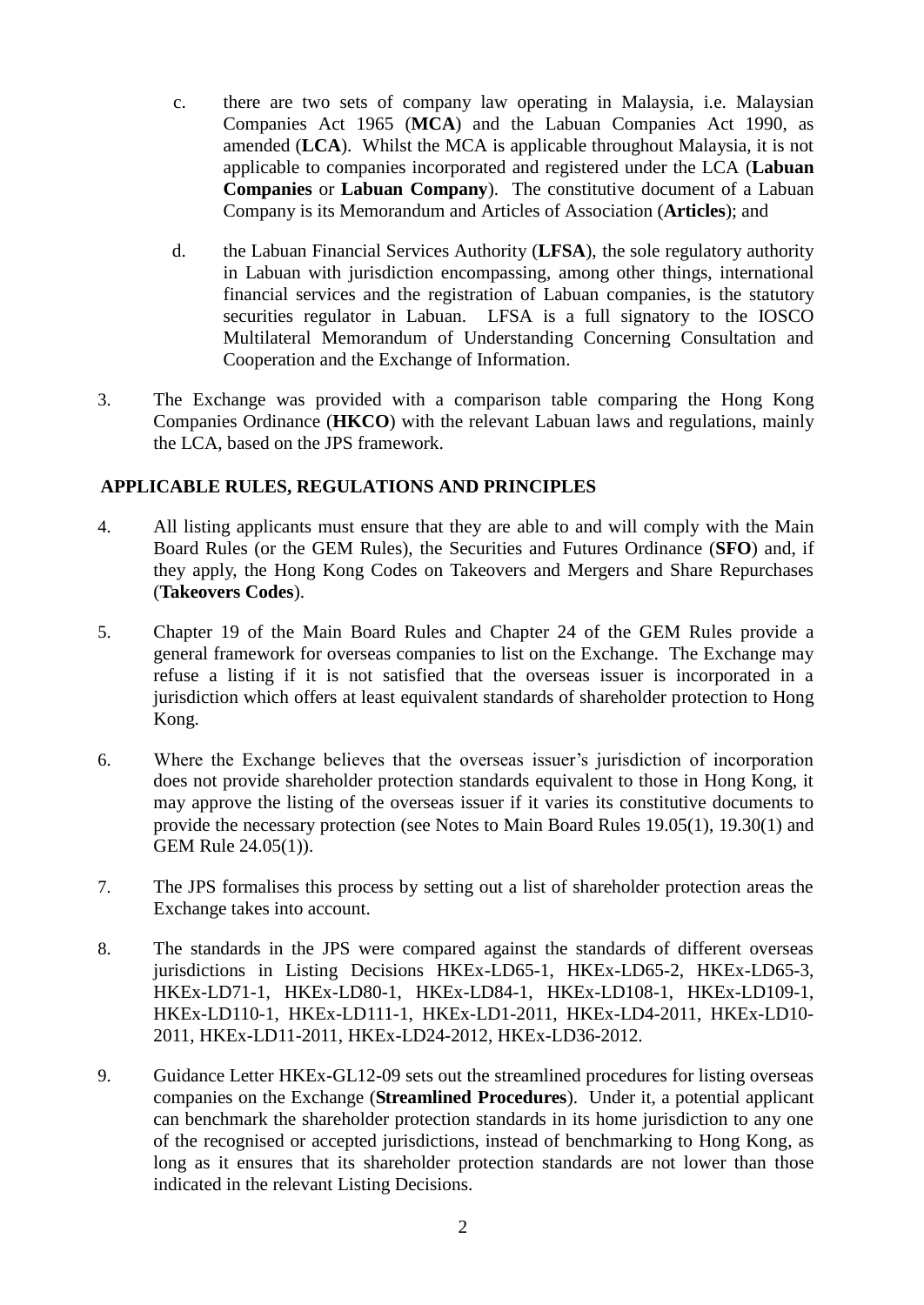# **ANALYSIS**

- 10. An overseas applicant's suitability for listing does not only depend on whether its home jurisdiction provides comparable shareholder protection as required by the JPS, but also the overseas applicant's ability to comply with the Main Board Rules or the GEM Rules, unless specific waivers are granted by the Exchange. In relation to shareholder protection matters set out in the JPS, an applicant may adopt any method (e.g. by amending its constitutive documents or administrative procedures) to address shortfalls in shareholder protection identified in the relevant Listing Decisions to achieve equivalence. The Exchange does not prescribe the method used but recommends that the applicant first consider passing a shareholders' resolution amending its constitutive documents to provide for the protection expected under the JPS. The applicant must give reasons for not changing its constitutive documents and the Exchange will assess them on a case by case basis. An applicant may apply for appropriate waivers of any Main Board Rules or GEM Rules which will be considered by the Exchange on a case by case basis.
- 11. Based on the comparison table, the Exchange notes certain differences in shareholder protection between the HKCO and Labuan laws and regulations:
	- a. areas where the LCA is considered comparable with or even more stringent than the HKCO (Items  $1(a)$ ,  $1(b)$  (voting threshold),  $2(e)$ ,  $3(b)$ ,  $4(a)$ ,  $4(b)$  (voting threshold),  $4$ (c) and 4(d) of the JPS);
	- b. an area where the differences in shareholder protection are immaterial (Item 4(b) (court confirmation of the share capital reduction) of the JPS) (see **Appendix**); and
	- c. areas where the differences in shareholder protection can be remedied through amendments to the Articles (Items 1(b) (court petition to cancel class rights variation), 1(c), 1(d), 1(e), 1(f), 2(a), 2(b), 2(c), 2(d), 2(f), 3(a), 3(c), 3(d) and 3(e) of the JPS) (see **Appendix**).
- 12. Where the JPS merely requires clearly stating the circumstances of a particular shareholder protection matter (e.g. Items  $1(g)$  – buy-out provisions and  $4(e)$  – provision of financial assistance for the acquisition of the Labuan Company's shares), the Labuan Company will make relevant disclosure of any regulatory differences in its listing document.

#### **CONCLUSION**

- 13. The Exchange considered Labuan an acceptable jurisdiction for an issuer's incorporation on the basis that, in an actual application:
	- a. a Labuan Company applying for listing on the Exchange will have to address any shareholder protection deficiency based on its individual circumstances, if a Labuan Company cannot ensure that its Articles are amended to satisfy a particular shareholder protection requirement, it should provide alternative methods of shareholder protection acceptable to the Exchange;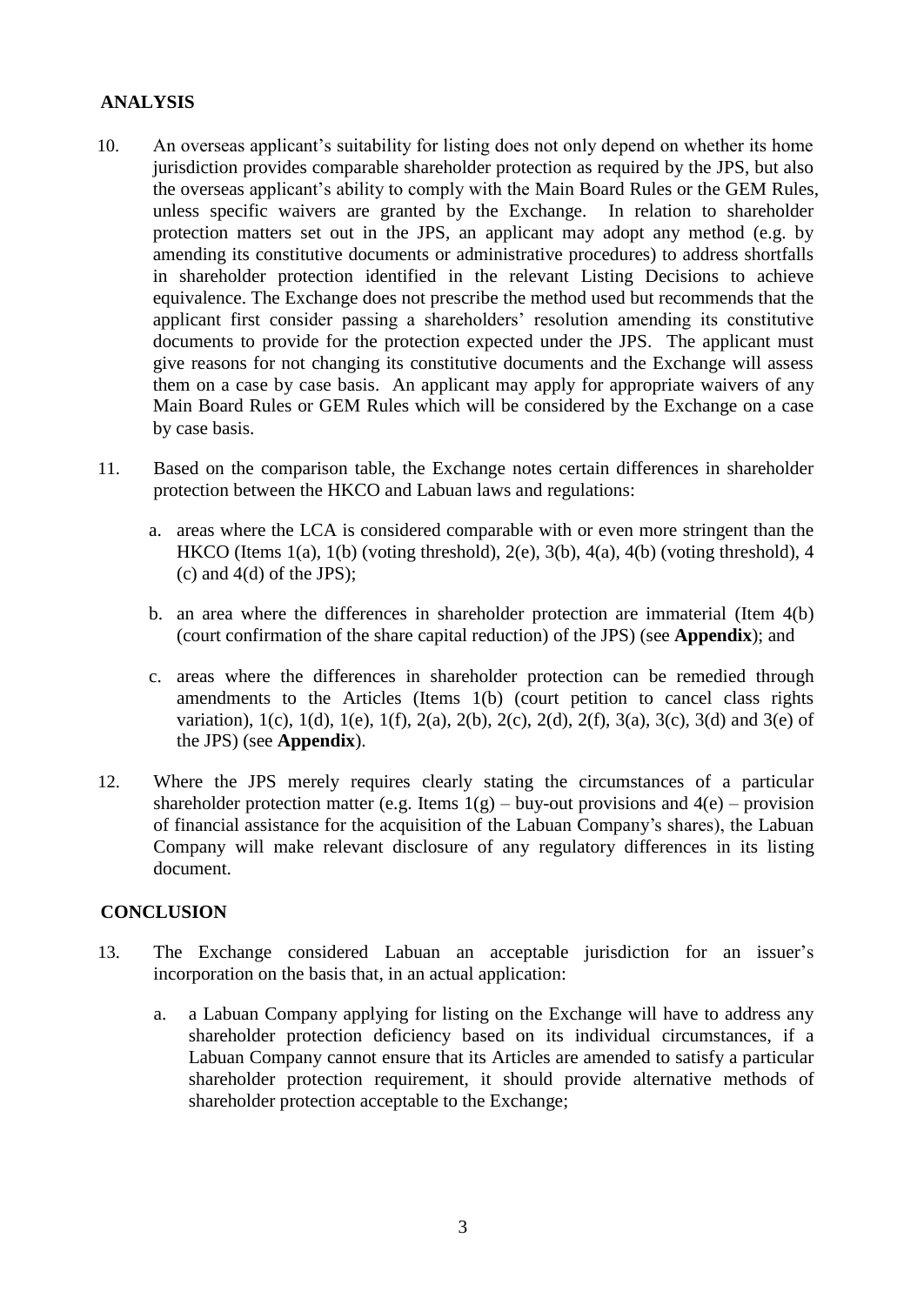- b. a Labuan Company must provide in its listing document specific disclosure against each topic by reference to its Articles, the law of its jurisdiction of incorporation or any applicable regulations, and highlight the major differences from the Hong Kong requirements and the arrangements to address them;
- c. if there are any subsequent major changes in Labuan laws and regulations that significantly worsen shareholder protection standards in Labuan compared to those in Hong Kong, the Labuan Company applying for listing on the Exchange must inform the Exchange and the Exchange would consider imposing further conditions or reconsider accepting any future listing applications from Labuan Companies;
- d. there are no specific circumstances that render the acceptance of Labuan as an issuer's jurisdiction of incorporation inappropriate;
- e. a Labuan Company applying for listing on the Exchange needs to demonstrate to the Exchange that there is a reasonable nexus between its operations and Labuan; and
- f. a Labuan Company, once its securities have been admitted to listing on the Exchange, must comply with the Main Board Rules or GEM Rules from time to time in force (except for waived provisions).
- 14. The Exchange requires a Labuan Company to submit the following confirmations in accordance with the practice set out in the Listing Decisions endorsed by the Listing Committee for other overseas jurisdictions:
	- a. a sponsor's confirmation that it has considered and reviewed all material shareholder protection areas identified in the JPS in its due diligence review under Practice Note 21 to the Main Board Rules and Practice Note 2 to the GEM Rules, and that it is independently satisfied that the protection afforded by Labuan laws to the Labuan Company's shareholders is broadly commensurate with that in Hong Kong; and
	- b. a legal opinion and the sponsor's confirmation that the Labuan Company's Articles do not contain provisions preventing it from complying with the Rules, the Securities and Futures Ordinance – Disclosure of Interests, and the Hong Kong Codes on Takeovers and Mergers and Share Repurchases.

#### **NOTES TO ISSUERS AND MARKET PRACTITIONERS**

#### **For any questions relating to this Listing Decision please feel free to contact the Listing Division.**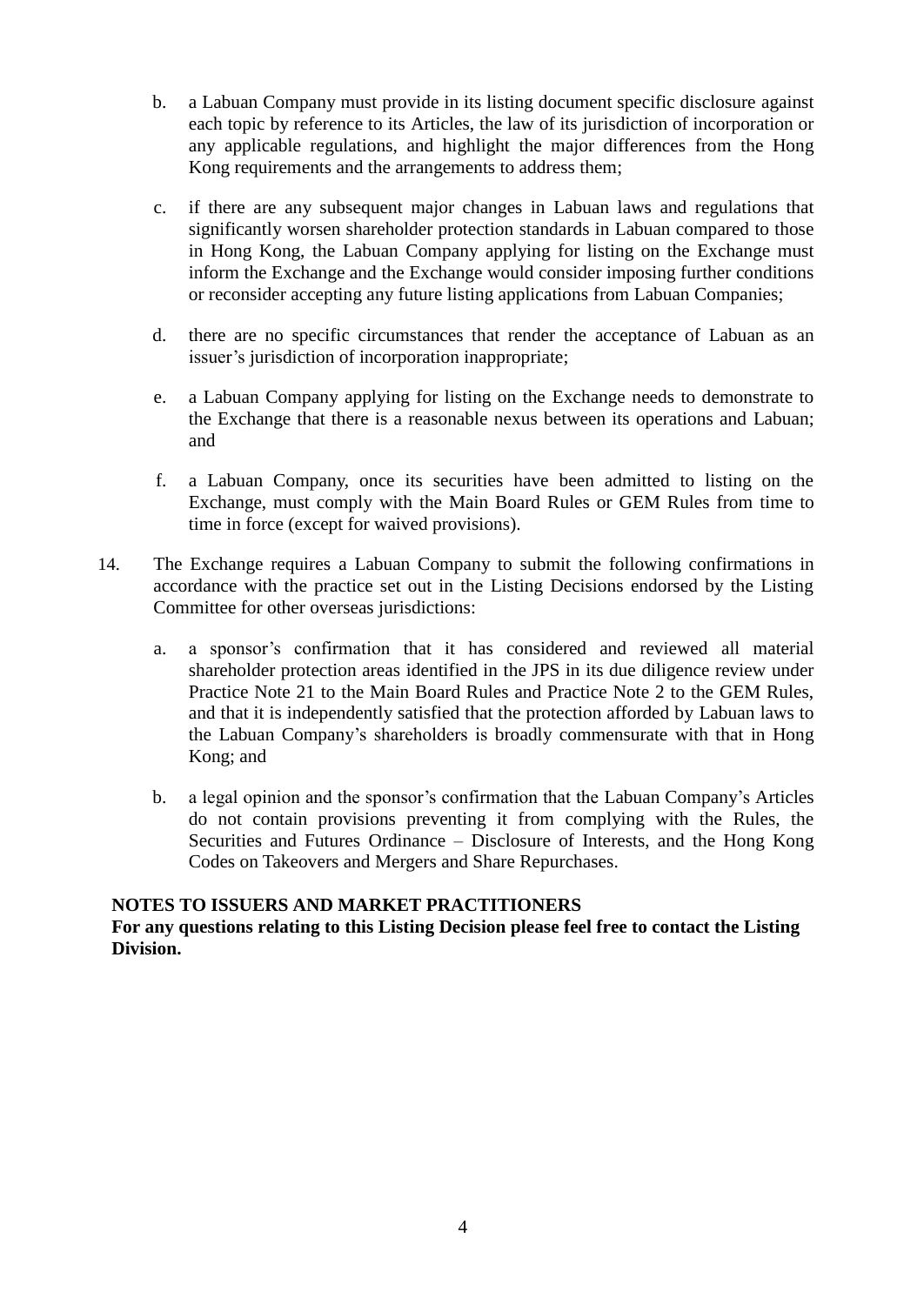### **Labuan Companies applying for listing on the Exchange are expected to address the shareholder protection differences as follows**

| <b>Item</b> | <b>Shareholder protection matters</b><br>under HKCO and Labuan laws                                                                                                                                                                                                                                                                                                                                                                                                                                                                                                 | <b>Exchange's observation/ Action required</b>                                                                                                                                 |
|-------------|---------------------------------------------------------------------------------------------------------------------------------------------------------------------------------------------------------------------------------------------------------------------------------------------------------------------------------------------------------------------------------------------------------------------------------------------------------------------------------------------------------------------------------------------------------------------|--------------------------------------------------------------------------------------------------------------------------------------------------------------------------------|
| 1(b)        | The HKCO requirement<br>Shareholders of a concerned class holding not less<br>than 10% of the nominal value of the issued<br>shares of that class may petition the court to<br>cancel the variation of the class rights.<br>Labuan requirement<br>No equivalent requirement.                                                                                                                                                                                                                                                                                        | A Labuan Company must provide in its<br>Articles for a shareholders' right to petition to<br>court to cancel any class rights variation.                                       |
| 1(c)        | The HKCO requirement<br>Under the HKCO, any increase of an existing<br>member's liability to the company is not binding<br>unless such liability increase is agreed by such<br>member in writing.<br>Labuan requirement<br>No equivalent requirement.                                                                                                                                                                                                                                                                                                               | A Labuan Company must provide in its<br>Articles for a requirement of a written<br>agreement by a member to increase his/her<br>liability.                                     |
| 1(d)        | The HKCO requirement<br>Under the HKCO, a voluntary winding-up must<br>be approved by a three-quarter majority of<br>shareholders present in a general meeting. Under<br>the Streamlined Procedures, the Exchange regards<br>a voting threshold of two-third as acceptable<br>although not strictly equivalent.<br>Labuan requirement<br>Labuan laws provide for various procedures to<br>voluntary wind-up a Labuan Company, including<br>procedures that do not require approval by a three-<br>quarter majority of shareholders present in a<br>general meeting. | A Labuan Company must provide in its<br>Articles that any voluntary winding-up must<br>be approved by members by a three-quarter<br>majority vote in general meeting.          |
| 1(e)        | The HKCO requirement<br>Appointment, removal<br>and remuneration of<br>auditors must be approved by shareholders (i.e.<br>majority vote in general meeting).<br>Labuan requirement<br>The method of appointment is not prescribed in<br>the Labuan laws, although an auditor's removal<br>must be made in a general meeting.<br>Under<br>Labuan laws, the remuneration of an auditor may<br>be determined by the directors but it can also be<br>determined by the members at the meeting upon<br>request by the auditor.                                           | A Labuan Company must provide in its<br>Articles that the auditors are appointed and<br>their remuneration is approved by way of an<br>ordinary resolution in general meeting. |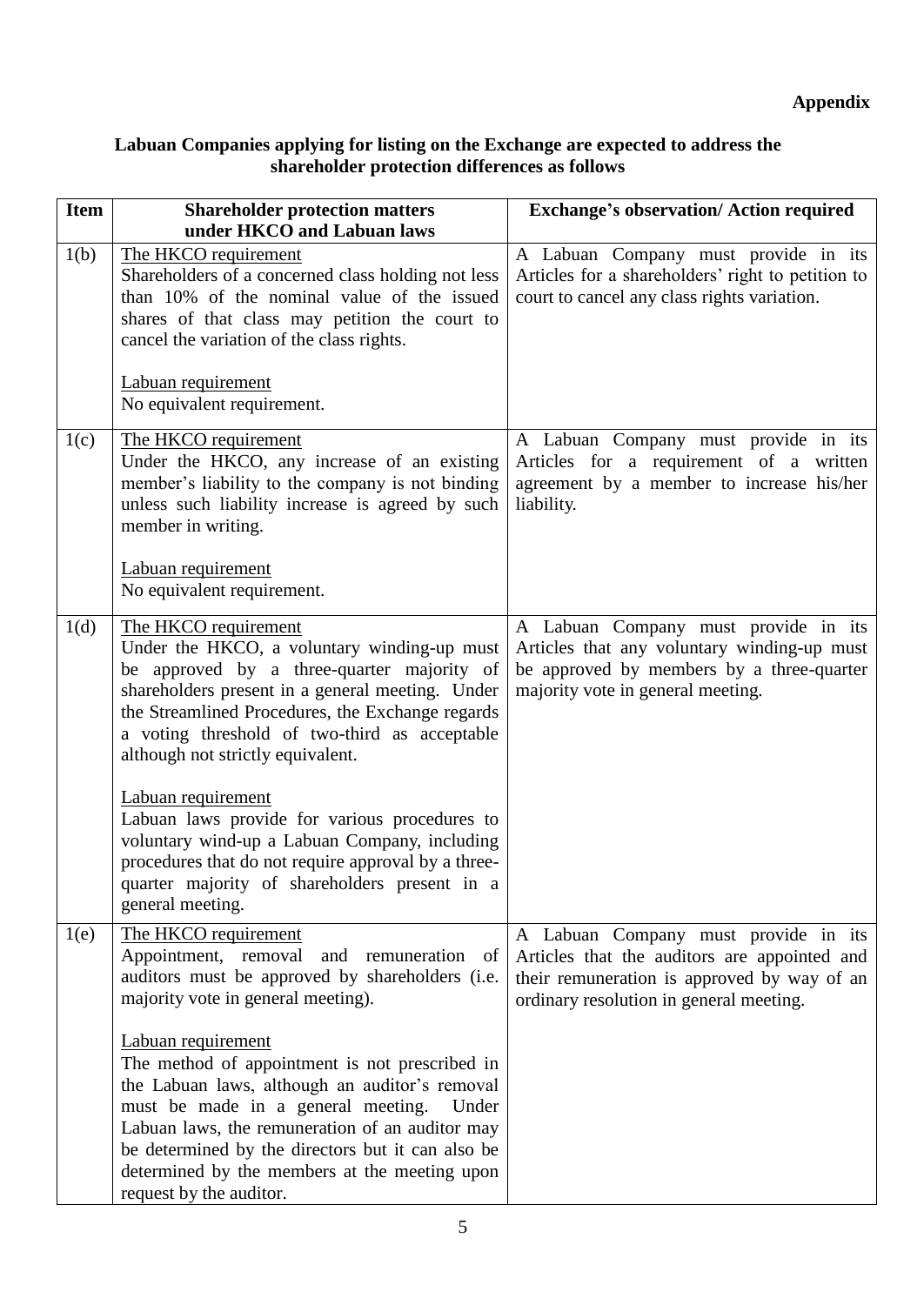| <b>Item</b> | <b>Shareholder protection matters</b>                                                                                                                                                                                                                                                                                                                                                                                                                                                                                                                                                   | <b>Exchange's observation/ Action required</b>                                                                                                                                                                                                                                                                                                                                         |
|-------------|-----------------------------------------------------------------------------------------------------------------------------------------------------------------------------------------------------------------------------------------------------------------------------------------------------------------------------------------------------------------------------------------------------------------------------------------------------------------------------------------------------------------------------------------------------------------------------------------|----------------------------------------------------------------------------------------------------------------------------------------------------------------------------------------------------------------------------------------------------------------------------------------------------------------------------------------------------------------------------------------|
|             | under HKCO and Labuan laws                                                                                                                                                                                                                                                                                                                                                                                                                                                                                                                                                              |                                                                                                                                                                                                                                                                                                                                                                                        |
| 1(f)        | The HKCO requirement<br>Under the HKCO, a register of shareholders must<br>be open for inspection by members free of charge<br>and by any other person upon the payment of an<br>appropriate fee.                                                                                                                                                                                                                                                                                                                                                                                       | A Labuan Company must amend its Articles to<br>allow for inspection of the register of its<br>members by any person on terms comparable<br>to those under the HKCO (i.e. such as terms of<br>closure of the register for inspection).                                                                                                                                                  |
|             | Labuan requirement<br>The Labuan law is silent on allowing the<br>inspection of the register of members by any other<br>person except by the members themselves due to<br>the secrecy provision restricting the disclosure of<br>any information relating to a Labuan Company.                                                                                                                                                                                                                                                                                                          |                                                                                                                                                                                                                                                                                                                                                                                        |
| 2(a)        | The HKCO requirement<br>Under the HKCO, a general meeting must be held<br>each year as the company's annual general<br>meeting (AGM) and no more than 15 months<br>shall elapse between the date of one AGM of the<br>company and the next.<br>Labuan requirement<br>The Labuan laws do not specify the exact time                                                                                                                                                                                                                                                                      | A Labuan Company must provide in its<br>Articles that a general meeting will be held<br>each year as its AGM and no more than 15<br>months shall elapse between the date of one<br>AGM of the Labuan Company and the next.                                                                                                                                                             |
| 2(b)        | frame that should be adopted for an AGM.<br>The HKCO requirement<br>Under the HKCO, members holding not less than<br>5% of the paid up capital of the overseas company<br>may require the company to convene<br>an<br>extraordinary general meeting and may request<br>the company to circulate a resolution proposed by<br>the requisitionists to members entitled to receive<br>notice of that meeting. If the directors fail to duly<br>convene a meeting, the requisitionists may<br>themselves convene a meeting in accordance with<br>prescribed procedure.<br>Labuan requirement | A Labuan Company must provide in its<br>Articles for a lower threshold of 5% of the<br>paid up capital to require directors to convene<br>an extraordinary general meeting, and for the<br>right of members to convene the meeting<br>themselves upon directors' failure to do so.                                                                                                     |
|             | Under the Labuan laws, the directors shall<br>convene the meeting upon request of either ten or<br>more members, or of members holding 10% of the<br>total paid up of the company.                                                                                                                                                                                                                                                                                                                                                                                                      |                                                                                                                                                                                                                                                                                                                                                                                        |
| 2(c)        | The HKCO requirement<br>The notice period for a meeting approving a<br>special resolution must be at least 21 days, and for<br>any other shareholders' meeting at least 14 days.<br>Labuan requirement<br>Labuan laws provide for a notice period of at least<br>seven days for a general meeting, with some<br>modifications and exceptions.                                                                                                                                                                                                                                           | A Labuan Company must provide in its<br>Articles that any annual general meeting or<br>any extraordinary general meeting at which a<br>resolution that requires approval of members<br>by three-quarter majority vote will<br>be<br>proposed shall be convened on at least 21<br>days' notice, and that any other general<br>meeting shall be convened on at least 14 days'<br>notice. |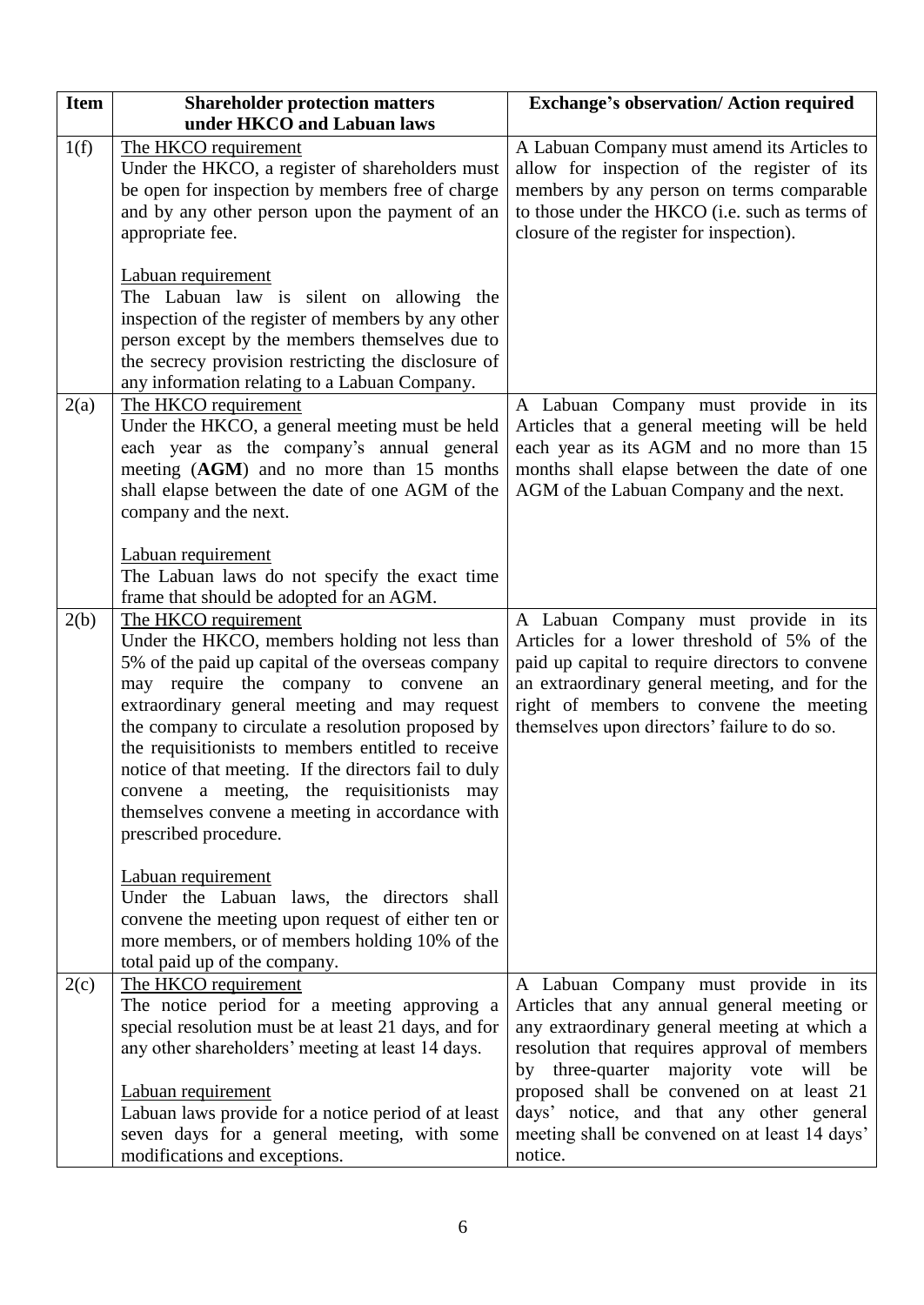| <b>Item</b> | <b>Shareholder protection matters</b><br>under HKCO and Labuan laws                                                                                                                                                                                                                                                                                             | <b>Exchange's observation/ Action required</b>                                                                                                                                                                                                                                                                                                                                                   |
|-------------|-----------------------------------------------------------------------------------------------------------------------------------------------------------------------------------------------------------------------------------------------------------------------------------------------------------------------------------------------------------------|--------------------------------------------------------------------------------------------------------------------------------------------------------------------------------------------------------------------------------------------------------------------------------------------------------------------------------------------------------------------------------------------------|
| 2(d)        | The HKCO requirement<br>The HKCO provides for specific notice content<br>requirements.<br>Labuan requirement<br>There is no provision under the Labuan laws that<br>requires specific contents to be included in the<br>notice of a meeting.                                                                                                                    | A Labuan Company must provide in its<br>Articles for a specific content of the notice to<br>include specific nature of the business to be<br>transacted, as under the HKCO.                                                                                                                                                                                                                      |
| 2(f)        | The HKCO requirement<br>Under the HKCO, the right of members to<br>demand a poll must be comparable to that<br>available to members of a Hong Kong<br>incorporated public company.<br>Labuan requirement<br>There is no express provision under the Labuan<br>laws that provides for the right of members to<br>demand a poll.                                  | A Labuan Company must provide in its<br>Articles for the right of its members to demand<br>a poll on terms comparable to that available to<br>members of a Hong Kong incorporated public<br>company.                                                                                                                                                                                             |
| 3(a)        | The HKCO requirement<br>Appointment of a director is required to be voted<br>on individually. Unanimous approval of members<br>required to pass a resolution permitting<br>is<br>appointment of two or more directors by a single<br>resolution.<br>Labuan requirement                                                                                          | A Labuan Company must provide in its<br>Articles that appointment of a director is<br>required to be voted upon individually, and<br>that a unanimous approval of members is<br>required to pass a resolution permitting<br>appointment of two or more directors by a<br>single resolution.                                                                                                      |
| 3(c)        | No equivalent requirement.<br>The HKCO requirement<br>Notices of intention to move a resolution at a<br>general meeting or class meeting must include the<br>particulars of the relevant directors' interests in<br>the matter dealt with by the resolution.<br>Labuan requirement<br>No equivalent requirement.                                                | A Labuan Company must provide in its<br>Articles that notices of the intention to move a<br>resolution at a general meeting or class<br>meeting must contain particulars of the<br>relevant interests of directors in the matter<br>dealt with by the resolution.                                                                                                                                |
| 3(d)        | The HKCO requirement<br>Subject to certain exceptions, a public company<br>generally shall not make loans, including quasi<br>loans and credit transactions, to its directors and<br>their associates.<br>Labuan requirement<br>There is no provision under the Labuan laws<br>which prohibits loan transactions between a<br>Labuan Company and its directors. | A Labuan Company must provide in its<br>Articles for circumstances under which a<br>Labuan Company may make loans, including<br>quasi loans and credit transactions, to a<br>director no less stringent than those permitted<br>under the HKCO (i.e. general prohibition with<br>the exception of ordinary business, group of<br>companies, funds to meet expenditures etc. as<br>per the HKCO). |
| 3(e)        | The HKCO requirement<br>Under the HKCO, any payment to a director or<br>past director of an overseas company as<br>compensation for loss of office or retirement from                                                                                                                                                                                           | A Labuan Company must provide in its<br>Articles that a payment to a director or a past<br>director as a compensation for loss of office or<br>retirement from office must be approved by                                                                                                                                                                                                        |